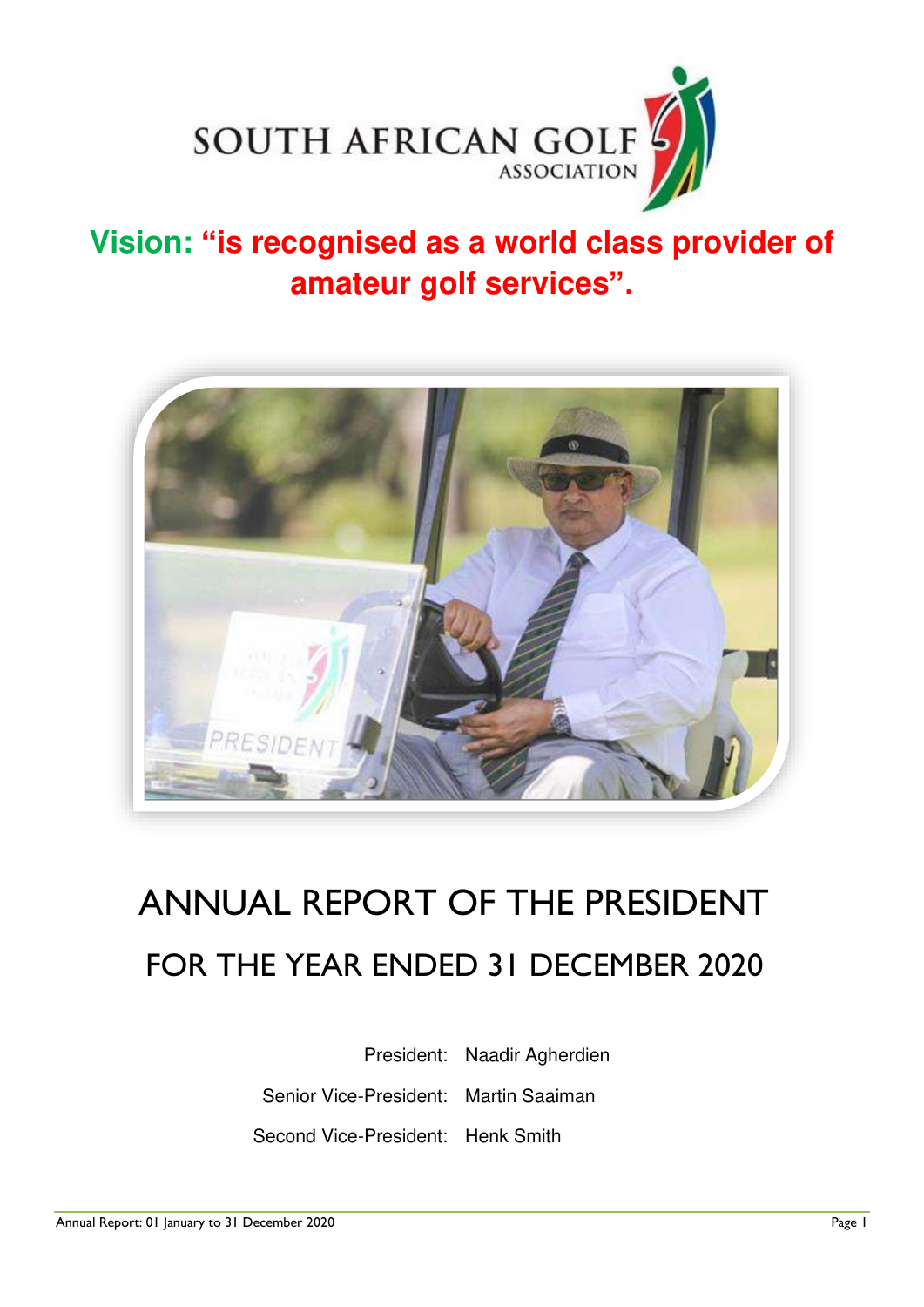## **Report of the President:**

Calling 2020 an eventful year would be an understatement of immense proportion. The Covid-19 pandemic with the associated lockdowns in our country were the lead players in the year's drama. Adjectives which aptly describe the year include chaotic, exhausting, tragic, relentless, surreal, stifling and heartbreaking. I wish to express my heartfelt condolences to those who lost family members and dear friends over this period. Many also lost their health, their jobs and some had their businesses adversely impacted.

In the same breath I must add that the year introduced us to new ways of working and reignited charitable human endeavor amongst us. It brought out a resilience, innovativeness, and resourcefulness amongst people who either forgot or did not realise that they had it in them. It is pleasing to see that this trend is continuing.

On a personal note, I was struck down in September by a debilitating spinal disease called DISH (Forestiers Disease) and was forced to take a medical leave of absence. I have since taken up early retirement from my employer Sanlam, resigned from all voluntary associations which included the vice-Presidency of the African Golf Confederation. My duties as SAGA President were suitably delegated to the deputised Office Bearers, Martin Saaiman and Henk Smith, and the GolfRSA CEO Grant Hepburn. I am thankful to them for having stood in admirably and successfully on my behalf.

## **A Mature GolfRSA**

This year has proven the foresight to establish GolfRSA a few years ago to be a master stroke. Since its establishment in 2015, it really came into its own in 2020 and I stretch my neck out to say that without GolfRSA, the old SAGA would have found itself floundering to deal with the impact of the pandemic on Golf. I will be so bold as to say that the impact on the entire golfing industry in South Africa was arguably minimized due to the leading efforts of GolfRSA. The GolfRSA Board, the staff, the Office Bearers (SAGA and WGSA) and the SAGA NEC all played their role as a collective to lead the way with our associates and stakeholders and ensure that the industry could turn around from the depths of despair to recovery.

## **Golf shut down by National Lockdown**

Given the trend of the global pandemic and the rapid spread of the Covid-19 virus in 2020, GolfRSA took the

decision to put tournament play on hold immediately following the announcement of the first case in South Africa on 5 March. This decision was activated on 16 March, well ahead of the official nationwide lockdown that took effect on 27 March.

The first challenge that GolfRSA faced going into the Level 5 Lockdown was to ensure that golf clubs could continue to operate with a basic skeleton staff of maintenance workers to keep golf courses "alive".

These discussions were hastily convened through a combined approach to government by the CEO of GolfRSA, Grant Hepburn, GolfRSA Board members and the CEO of the PGA of the South Africa Ivano Ficalbi and Club Managers of South Africa Association (CMASA) chairman Chris van der Merwe. On March 26th, GolfRSA issued instructions, along with a Pro Forma Permit to perform Essential Services – in accordance with Government Regulations published by Government Notice 318 of 18 March 2020 – to all golf facilities to ensure golf course maintenance could continue until Golf was reopened.

This was the first of many challenging aspects that were dealt with, and the approach to engage government as a combined force remained a feature of Golf's handling of the pandemic.

## **Planning for the Return of Golf**

The announcement of the Level 5 Lockdown saw all sporting activities suspended with an intent to resume at Level 1. Work commenced with GolfRSA leading a team from the industry to approach the Department of Sport, Arts and Culture to hasten the reopening of Golf before Level 1.

GolfRSA consulted with leaders in the golf industry at the PGA of SA, CMASA, as well as the golf unions and clubs to determine the best approach for the safe and quick return of Golf. Part of this strategy saw GolfRSA consulting with health professionals who were guiding the government's National Corona virus Command Council (NCCC).

Expert opinion and feedback led to GolfRSA proposing a return to Golf that focused on risk mitigation and safe practice. Highlighted in the proposal was that golf lends itself well to natural social distancing, as well as the fact that the sport is played outdoors in wide open spaces with a strong emphasis that golf is a non-contact sport and a healthy activity for both exercise and mental wellness for people of all ages.

The comprehensive GolfRSA Risk Mitigation Strategy provided strict measures for the care and maintenance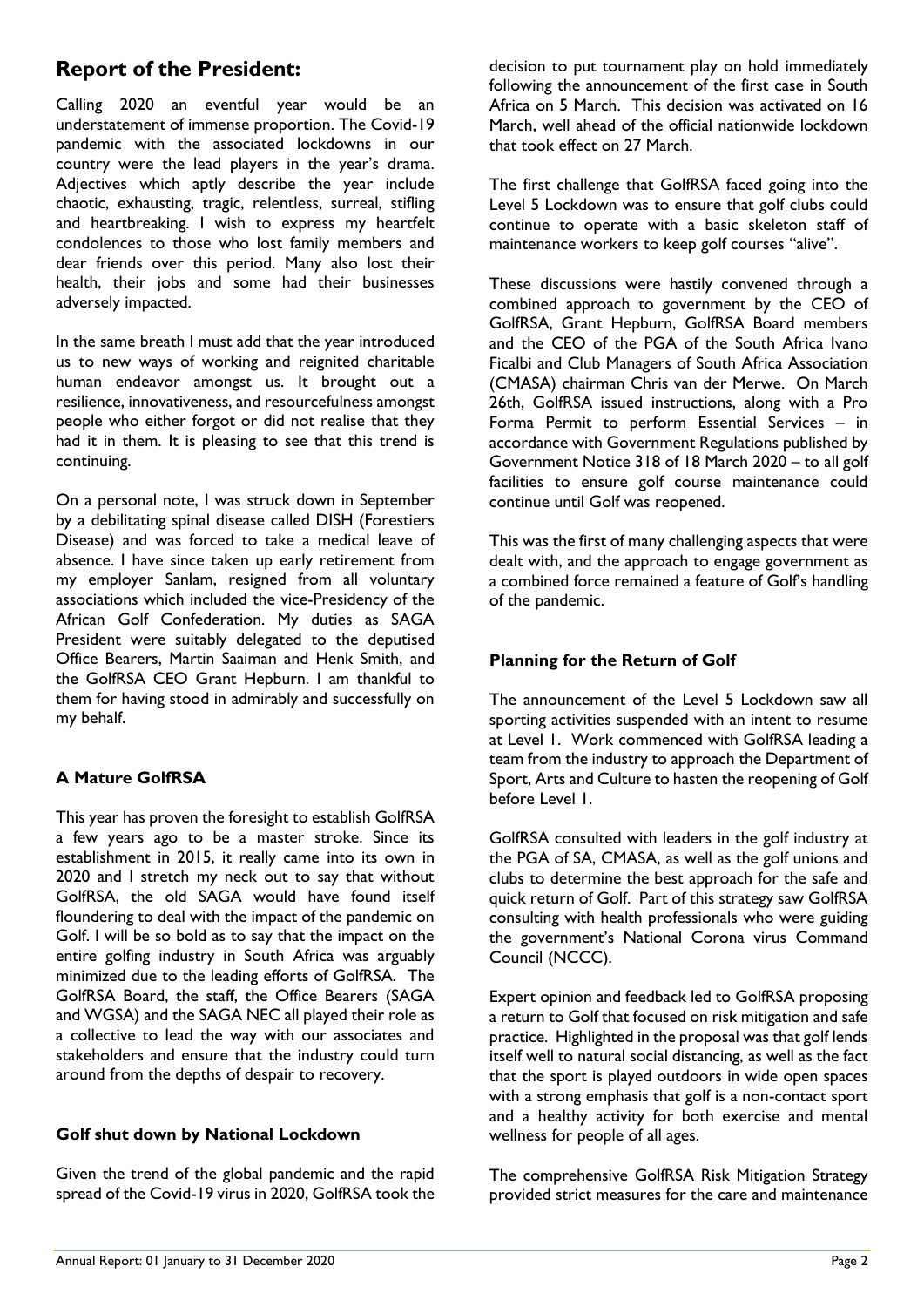of golf facilities and the compelling health and safety elements, which was completely aligned with the government's Risk Adjusted Strategy and Regulations at every level of lockdown.

At the core of the presentation to government was the urgent need to save thousands of jobs at all levels. It was estimated that the golf industry employs up to 40,000 people at clubs alone, with most of the employees falling in the most vulnerable section of society, including caddies, laborers, waitrons and casual staff. The golf industry delegation emphasised that golf clubs make their money through participants who pay to play, and this playing aspect was vital in order to generate revenue to save the clubs, and by extension, to save thousands of jobs. Further discussions included a strategy to repurpose this vulnerable work force when golf facilities are reopened.

The initial proposal for a safe return of Golf was well received by the Minister of Sports, Arts and Culture (DSAC), Minister Nathi Mthethwa and his team on 30 April, who presented the proposal to the NCCC.

Many meetings and discussions followed the initial engagement with government as DSAC and the NCCC consulted with GolfRSA on various aspects of the risk mitigation as well as Golf's ability to implement the plan and controls throughout the country.

During this time, the collaborative Steering Committee, including several of our most recognised industry experts from across the country, enhanced and refined the Risk Mitigation Strategy, and created a "Good Golf Practice Guideline", including amendments to the rules of golf which was aligned with International Best Practice, and the acquisition of the HealthDocs application for the industry.

## **Golf Returns After the Enforced Hiatus**

Golf was the first sport allowed to re-open, after many weeks of discussion with government at all levels. The return of Golf on 12 June 2020 at Lockdown level 3 was a huge relief and many clubs and jobs were saved by not having to wait until Level 1 for a return to play.

Although no national events were held after golf reopened since cross-border travel was still prohibited, tournament golf was allowed to resume at union level under strict prescripts and protocols and at the discretion of the unions. Some unions elected not to host events to negate the need for extensive travel.

GolfRSA launched "the Race to 2021" to promote the return to competitive golf within the unions and to generate interest in local events. This also intended to

assist in getting rounds played at local clubs within the unions.

The initiative was further designed to reward the winners of the individual provincial order of merits that were based on the regulations stipulated by GolfRSA. The winners could take up a spot in the SA Amateur Championships, which included financial support and those that were unable to take up the spot, were given a fixed contribution towards their annual membership fees at their club.

I would like to acknowledge and thank everyone that was involved in the massive effort to get golf back onto the fairways. It took a huge, combined effort from GolfRSA Board members and Office Bearers, staff, clubs, unions, the PGA of SA and CMASA as well as numerous volunteers to implement the successful return to the sport.

## **Financials**

Despite the challenges facing us in 2020, it is very positive that we were able to collect 99% of the affiliation fees due from Unions. Thank you to our constituents for the role that they played in this.

Inevitably the lockdown forced us to cancel most of the tournaments throughout the year. The effect on our financial reserves was therefore positive as most income was still received. The lockdown had a severe impact on golf clubs and provincial golf unions, especially those with smaller members bases. The going concern of these clubs and unions will have a direct impact on the going concern of GolfRSA and the Board will continue to carefully monitor the situation.

We created a member fee reserve in excess of R1.3M to cater for the discount that was passed on to affiliate member fees for 2021. We are also carrying a liability of R1.3M in our reserves which is the development levy surplus which will be distributed to Unions as per usual practice.

Our staff related costs is 14% less than the previous year, largely as a result of the employees generously agreeing to voluntary salary reductions during the Covid-19 pandemic.

GolfRSA realized a surplus of R12,8M for the 2020 financial year. Though this result reflects positively on our cash situation, it came at the cost of curtailment of normal tournament operations for most of the year. The GolfRSA Board, together with the SAGA NEC and WGSA NEC, will seek to leverage this position and bring assets into the GolfRSA fold to embed financial resilience and ensure our future sustainability.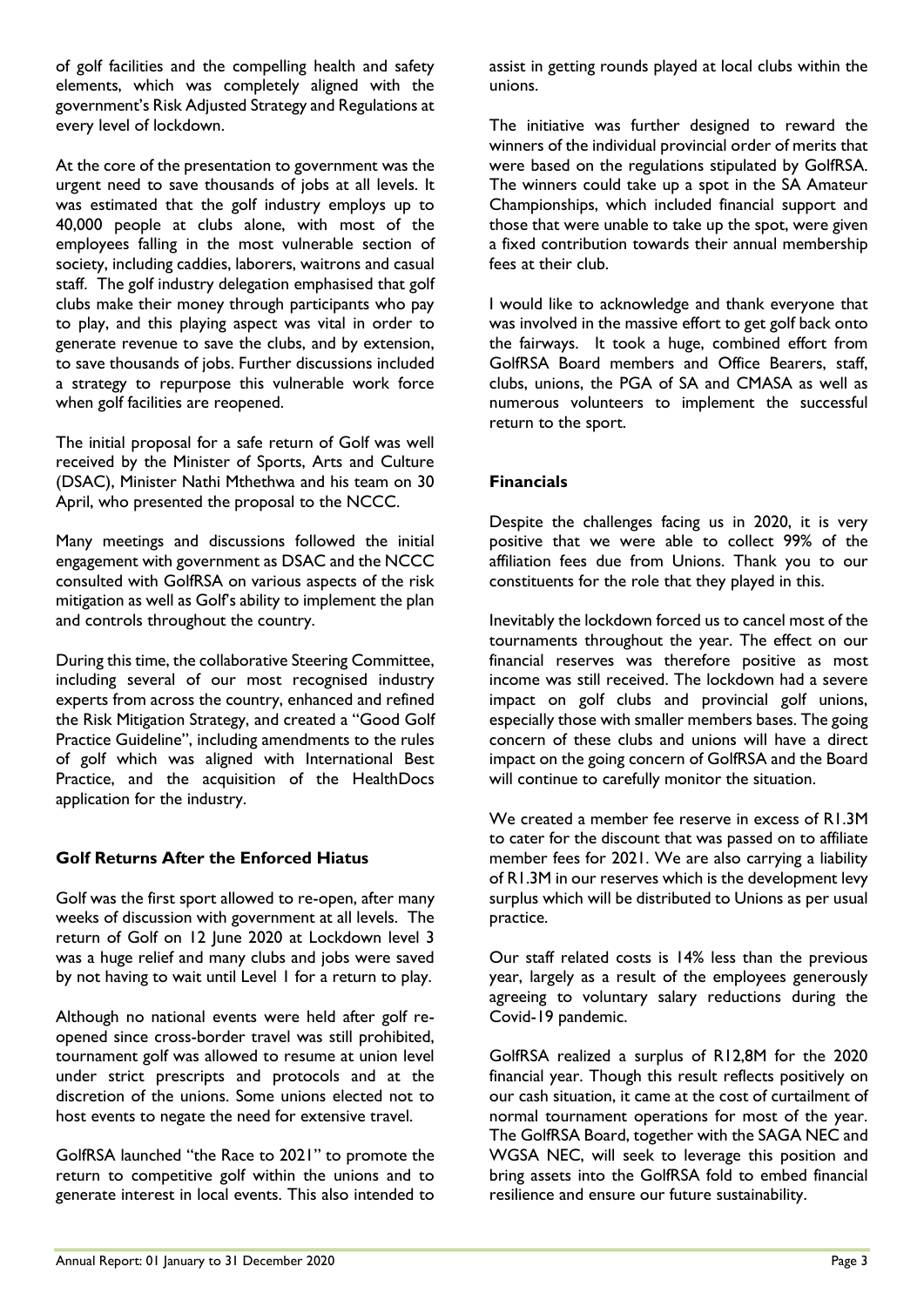## **GolfRSA Help Fund**

During the initial Level 5 Lockdown period GolfRSA established a Help Fund to provide relief in the form of food vouchers to thousands of caddies around the country. The GolfRSA Help Fund project was headed up by Mr Selwyn Eagle to manage the process and raise funds through raffles and auctions. GolfRSA donated R1 million from retained operational funds, the SAGDB put in R500 000 and the GolfRSA National Squad fund put in R500 000. In total, R 4.5 million was raised and GolfRSA issued 17 630 food vouchers, supporting more than 4000 individuals from golf clubs throughout South Africa.

I wish to thank Mr Eagle and Mr Paul Adams who gave of their time and expertise to auction and raffle the sourced items so kindly donated by many of our friends and associates who we need to also thank. A large part of the fund raising was due to world-renowned golfers and sport stars offering, for example, an opportunity to win a round of golf with them, through the raffle or to purchase an opportunity of a lifetime through the auction.

## **Covid-19 Compliance**

GolfRSA established a Compliance Committee, comprising Ms Sarah Braude (President of WGSA), Mr Grant Hepburn, Mr Eden Thompson and Ms Wimpie du Plessis. This team continues to consult with DSAC as well as the Department of Health and Department of Home Affairs regarding various matters relating to compliance.

The GolfRSA Risk Mitigation Plans are continuously updated as the pandemic shifts in various ways. In conformance to regulations, GolfRSA appointed Ms Wimpie du Plessis as head Compliance Officer due to her background in health care. The work done by Wimpie and her team has been significant and is ongoing.

Not only does this Compliance team deal with everyday golf club queries and challenges with compliance, but it also advises and formulates the Risk Mitigation policy and strategy for GolfRSA related to amateur tournaments, professional tournaments, Sunshine Tour events and European Tour events hosted in South Africa. Due to the constantly changing and complex environment of the ongoing pandemic, the Compliance Committee has an ongoing role to play as the pandemic unfolds.

## **Transformation**

Though Social Responsibility and Transformation initiatives were largely curtailed by the lockdown, this space remains a high priority for SAGA. Our transformation charter is actively implemented, but the scorecard is unfortunately not tracking well due to the enforced halt of activities.

2020 was supposed to be the year for the culmination of a three-year process to meet transformation targets in Provincial representative teams. This unfortunately did not happen due to the forced suspension of tournaments. However, future tournaments will have representivity as a condition of participation and will be applied as per pre-agreed guidelines in September 2016.

We are proud to indicate that access for previously disadvantaged individuals to play elite amateur golf at all age levels is a remarkable success story of SAGA. There is a proliferation of black talent regularly winning national tournaments and holding their positions in order of merit standings on absolute merit.

Ground roots development is another success story largely attributable to the activities of the South African Golf Development Board and long may SAGA's association with the SAGDB continue.

Truth be told, these are merely two successful steps on a transformation ladder of many rungs. More commitment and effort must be put into expanding representation in the fields of Team Managers, Golf Coaches, Rules Officials and Golf Administrators. It is not good enough that the post-apartheid era of more than a quarter century has done no better than to still have 80 to 90 percent "white-domination" in these areas.

The GolfRSA office also recognizes its related shortcomings in the employment equity and preferential procurement endeavors. This situation is not due to lack of trying but it is clear that fresh and innovative approaches need to be adopted and embarked upon to achieve an accelerated turnaround.

It is pleasing to see transformational progress amongst many of our associate stakeholder partners for example the Ernie Else Foundation who play an exemplary role for academies and similar institutions.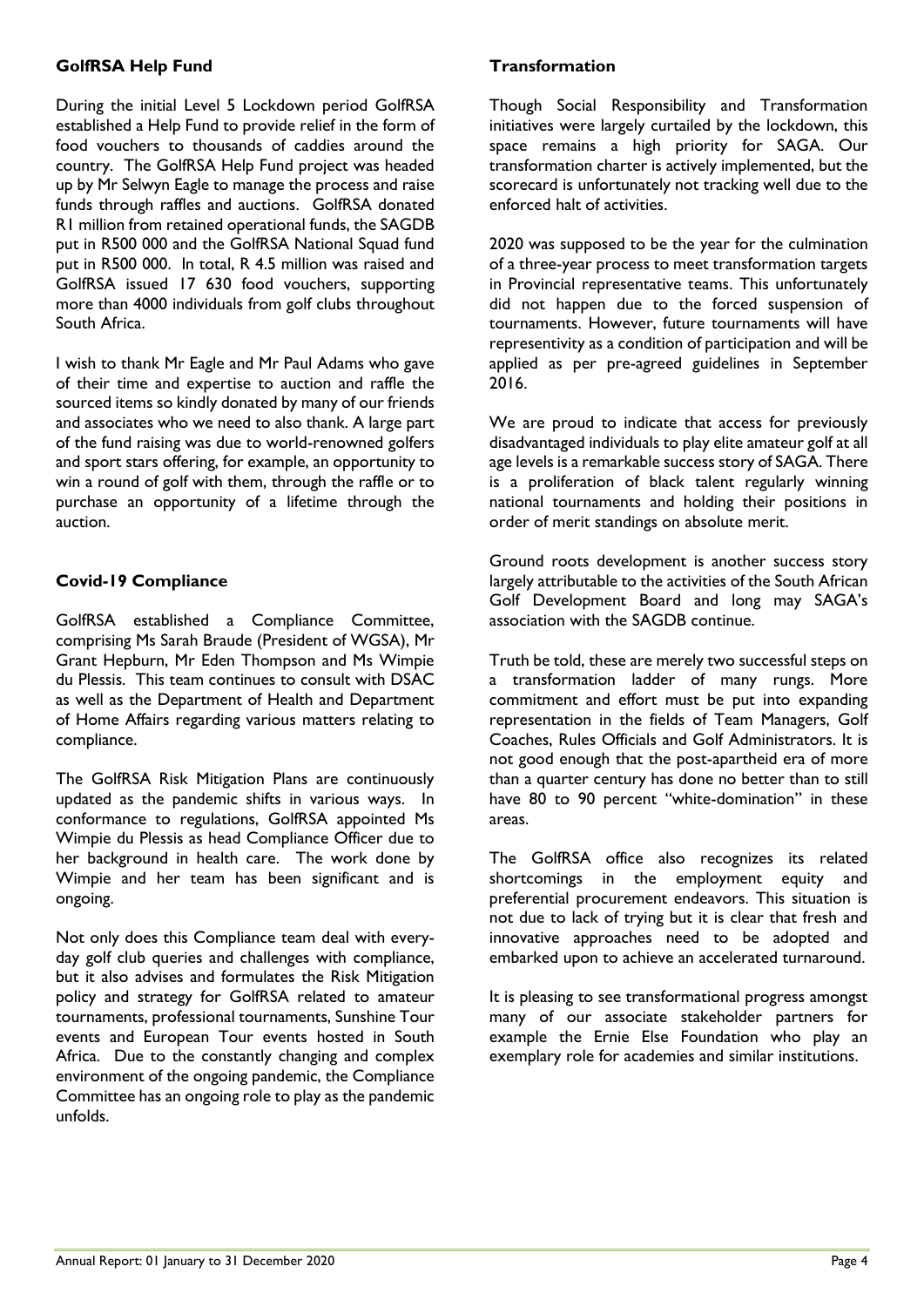## **External Communications**

Lali Stander and Brendan Barratt of GolfRSA still spearhead our external communications which has served us well this year. We are much more visible on digital channels and attempt to optimally exploit modern-day social media platforms.

Lots of effort had to be invested into dealing with some of the negative and unfounded criticism of GolfRSA on social media platforms while trying to get Golf reopened during Lockdowm. Suffice to say that there were numerous lessons learnt but we mostly succeeded on all counts.

## **World Handicap System (WHS).**

Plaudits from around the world was abound as South Africa demonstrated its readiness for the WHS as a global leader in this endeavor. We were not only ready before the rest of the world but also played a huge role in assisting our sister nations in Africa to prepare by getting them ready and aligned to the USGA Course Ratings (with Slope). Our success is largely attributable to the foundation work of Mike McGrath and the implementation by Wimpie du Plessis for whom we will always be grateful.

## **GolfRSA National Squad**

Mr Johann Rupert, for whom we are eternally thankful, is the benefactor of the funding of our National squad and being in its 5th year of implementation, it is clear that the quality of amateur stars arising out of the squad is phenomenal. Last year we were confident that our team for the next World Amateur Team Championship (Eisenhower Trophy) will not be competing for a top 10 spot but will actually be contenders for title honors.

The tournament was postponed due to the pandemic, and we have in the interim lost many of the talent cream to the professional ranks. We may have to temper our expectations for the next Eisenhower but I firmly believe that our current depth of talent will see us amongst the top amateur golfing nations on the global stage.

## **Stakeholder Relationships**

We maintain very strong relationships with stakeholders namely The Sunshine Tour, the PGA of South Africa, Club Managers Association of South Africa, and the Nomads. Closer to home, the relationships between the SAGA, the Golf Unions, the golf clubs and the affiliated golfers are now even stronger than ever.

Initiatives are still in progress, in collaboration with potential strategic partners, to look at creative solutions to help retain golfers in the national pool. More will be revealed about this later this the new year.

## **SAGA Sub-Committees**

The SAGA Strategy & Policy Implementation subcommittee held an externally facilitated workshop to review the as-is sub-committee structures with a view to either rationalize, enhance, or retain the structures to support the strategic vision of SAGA. The key outcomes which require consideration for implementation by the NEC include:

- Championship & Tournaments this subcommittee must be retained. Preparation and implementation are the responsibility of the GolfRSA Office and the NEC remains the final decision maker.
- Finance Responsibility for, and implementation of all financial matters should be done by a single NEC member (as opposed to a committee) and he/she will report to the NEC where authorisations are required.
- Selection The GolfRSA office will draft team selection recommendations but the Selection committee makes the final decisions
- Rules of Golf and Amateur Status *and* Talent Management – These subcommittees can be dissolved, and responsibilities can be managed by the staff. The GolfRSA office must submit a regular report to the full NEC.
- Strategy and Communications This subcommittee will be retained with a proviso that the responsibility for strategic communications remains with the NEC and communication on operational matters be the responsibility of the Office.

## **Sponsors and Benefactors**

On behalf of the National Executive Committee I wish to extend my gratitude to all our sponsors and benefactors who continue to assist with the promotion, growth and development of amateur golf in this country. These include Titleist, Tempest Car Hire, Srixon, Tsogo Sun and Antoniij Rupert wines. It was sad to see the departure of AON as a sponsor.

We remain grateful to the Nomads for injecting money into junior golf and recognize the personal contributions Mr Johann Rupert, GolfRSA Board Chairman, who continue to place the interests of amateur golf high on his agenda.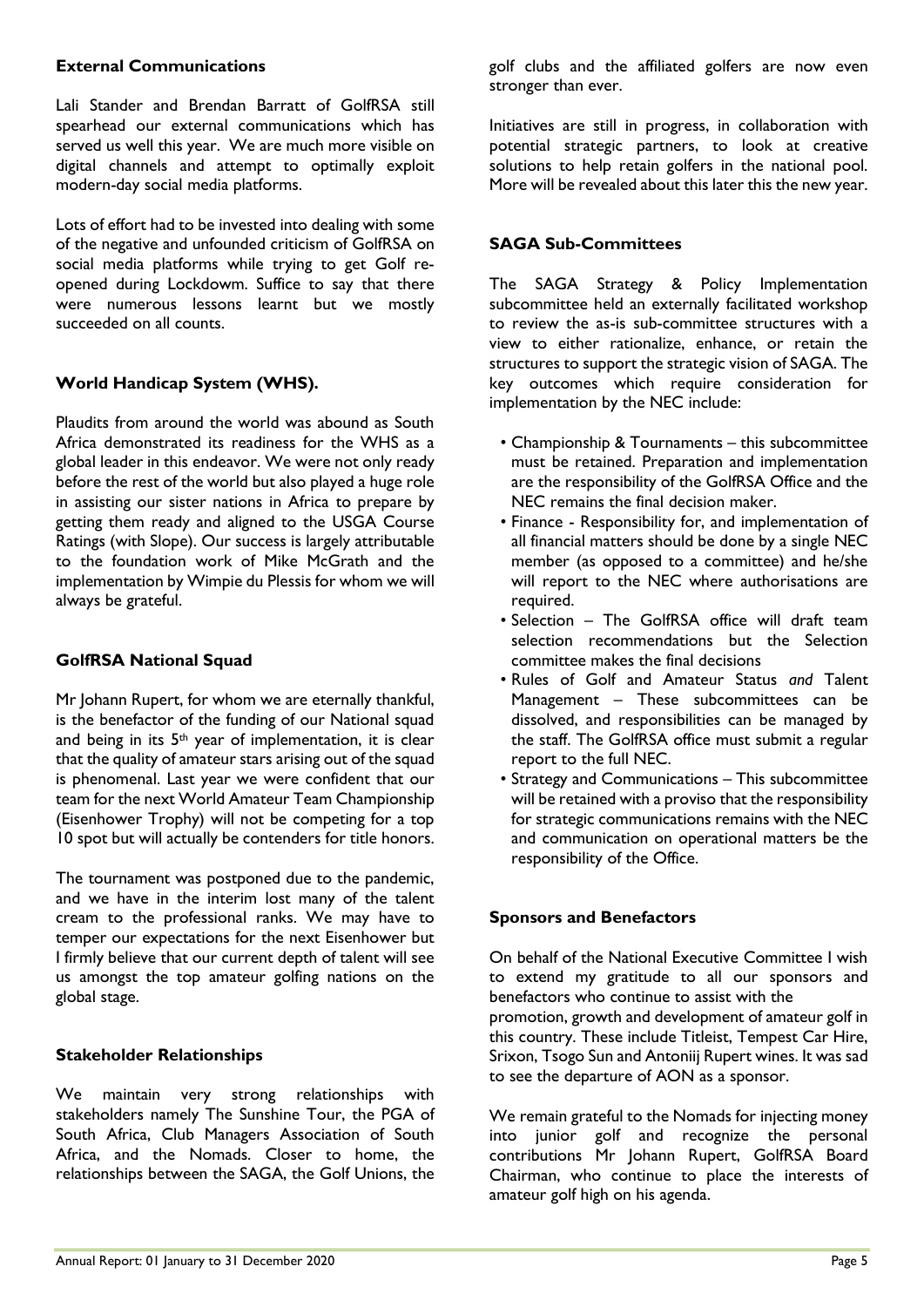## **Words of Thanks and Goodbye**

I am grateful to all who contribute to the success of SAGA. I am particularly thankful to the Office Bearers, the SAGA Manco, The National Executive Committee, and the staff of GolfRSA.

It will be remiss of me not to also thank HNA, the SAGDB and the Board of Directors of GolfRSA for their valued contributions to amateur golf.

Finally, our Auditors also deserve a special mention, "thank you for the huge role that you play."

2020 marks my 12<sup>th</sup> year of service on the Executive of SAGA and I can unreservedly state that I am a better person for having done that. Through golf administration I am so much richer in experiences and friendships. My retirement begins in earnest after the 2021 AGM and I wish the incoming office bearers and NEC well in all your future endeavors.

Happy golfing.

Lode

Naadir Agherdien President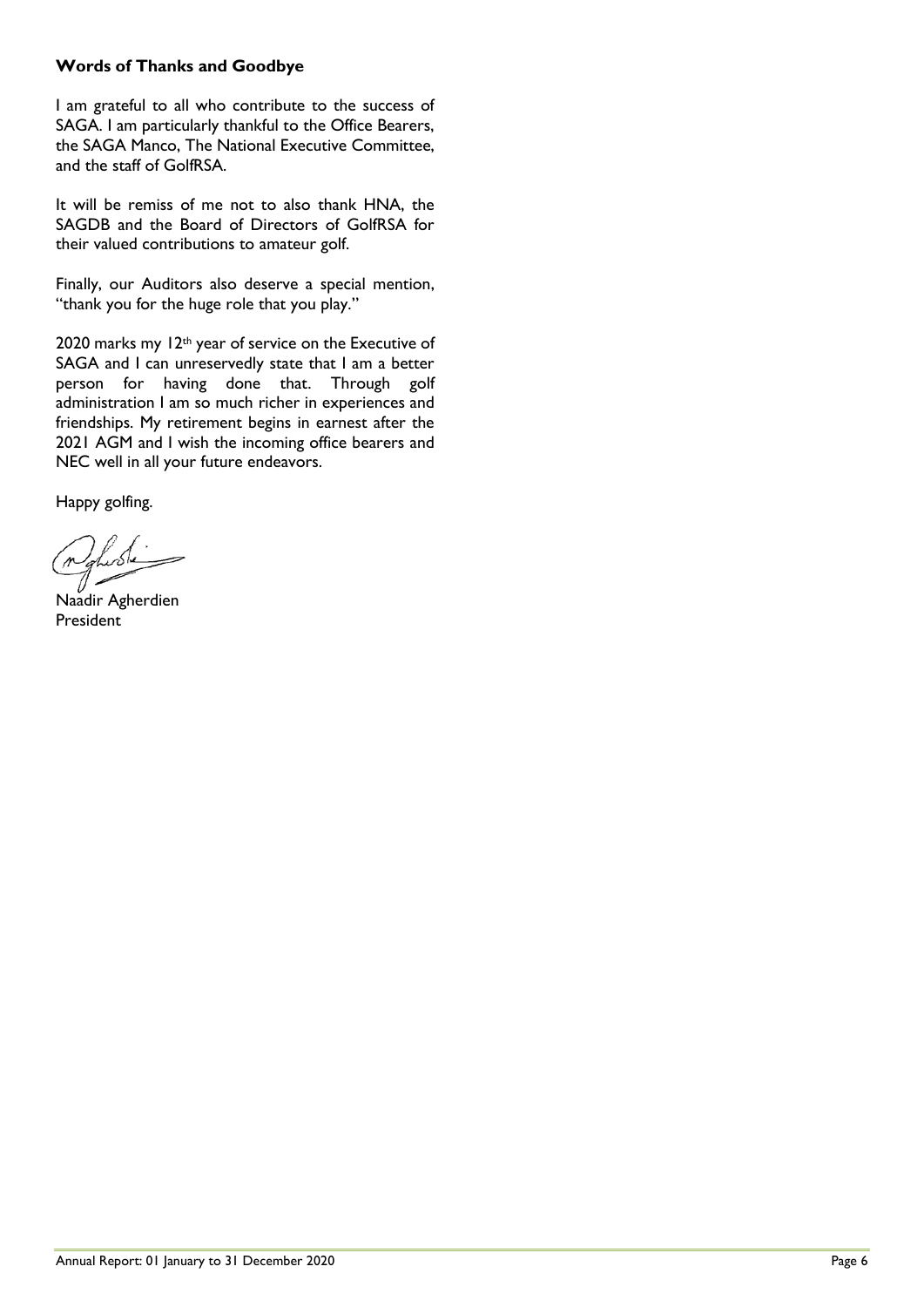## **2020 Tournament Performances and Results**

## **JUNIOR GOLF**

## NOMADS NATIONAL ORDER OF MERIT TOURNAMENTS

| <b>Tournament &amp; Date</b>                                | Winner          | <b>Score</b> | <b>Runner Up</b>    | <b>Score</b> | <b>Top Finishes</b>              | <b>Score</b> |
|-------------------------------------------------------------|-----------------|--------------|---------------------|--------------|----------------------------------|--------------|
| <b>Coastal Noom 1</b><br>$6 - 7$ January<br>Mt Edgecombe CC | Ayden Senger    | 210          | Luka Stanisavljevic | 210          | Hezron Frieslaar<br>Cole Stevens | 211          |
| <b>Inland Noom 1</b><br>$9 - 10$ January<br>Benoni CC       | Christiaan Maas | 210          | Cole Stevens        | 215          | <b>Marcus Taylor</b>             | 216          |

## NOMADS S.A. BOYS UNDER 15 CHAMPIONSHIP - Killarney GC, 2 - 4 JANUARY

Rorisang Nkosi lifted the trophy when he closed with a two over par score of 72 and a one stroke victory over the chasing pack that finished one stroke adrift.

Final Results

|    | Rorisang Nkosi (Jnr)   | Pecanwood Golf & Country Club    | 72 | 74 | 72 | 218 |
|----|------------------------|----------------------------------|----|----|----|-----|
| T2 | <b>Tyron Groenveld</b> | Modderfontein Golf Club          | 75 | 71 | 73 | 219 |
| T2 | Marno Lange            | Serengeti Golf & Wildlife Estate | 76 | 73 | 70 | 219 |
| T2 | Hannes Strooh          | Randfontein Golf & CC            | 73 | 71 | 75 | 219 |
| 5  | Keegan Shutt           | Zimbabwe                         | 72 | 76 | 73 | 221 |

#### OPEN AMATEUR

## SOUTH AFRICAN OPEN CHAMPIONSHIP – Randpark CC, 9 – 12 January 2020

The 2020 edition of the SA Open was played at Randpark for a second successive year. Eleven amateurs got to tee it up with only three players making the cut which fell at 4 under par, 138.

Louis Oosthuizen looked like he was coasting to victory for a second year in a row after he made a hole-in-one on the 8th hole, but he could only manage 1 birdie for the rest of the round while Branden Grace's putter warmed up and he closed with 5 birdies over the last 10 holes, to finish 3 stroke ahead of Oosthuizen.

Jayden Schaper made a name for himself in finishing in a tie for 6th place overall. In the process Schaper won the Freddie Tait Cup, traditionally presented to the low amateur at the SA Open Championship.

Final Results (Top 10 and Amateurs making the cut)

| 1              | <b>Branden Grace</b> | <b>RSA</b> | R2,773,750.00 | $-21$ | 263 | 64 | 70 | 67 | 62 |
|----------------|----------------------|------------|---------------|-------|-----|----|----|----|----|
| 2              | Louis Oosthuizen     | <b>RSA</b> | R1,925,000.00 | -18   | 266 | 65 | 69 | 64 | 68 |
| 3              | Marcus Armitage      | <b>ENG</b> | R1,298,500.00 | $-16$ | 268 | 65 | 72 | 62 | 69 |
| $\overline{4}$ | Jack Senior          | <b>ENG</b> | R791,000.00   | -15   | 269 | 67 | 66 | 69 | 67 |
| 4              | Jaco Ahlers          | <b>RSA</b> | R791,000.00   | -15   | 269 | 66 | 66 | 68 | 69 |
| 6              | Hennie du Plessis    | <b>RSA</b> | R457,450.00   | $-13$ | 271 | 67 | 67 | 69 | 68 |
| 6              | George Coetzee       | <b>RSA</b> | R457,450.00   | -13   | 271 | 65 | 69 | 68 | 69 |
| 6              | <b>JC Ritchie</b>    | <b>RSA</b> | R457,450.00   | -13   | 271 | 63 | 72 | 67 | 69 |
| 6              | Jayden Schaper (a)   | <b>RSA</b> | Amateur       | -13   | 271 | 65 | 67 | 69 | 70 |
| 6              | Andy Sullivan        | <b>ENG</b> | R457,450.00   | -13   | 271 | 66 | 68 | 67 | 70 |
| 6              | <b>Martin Rohwer</b> | <b>RSA</b> | R457,450.00   | -13   | 271 | 66 | 71 | 64 | 70 |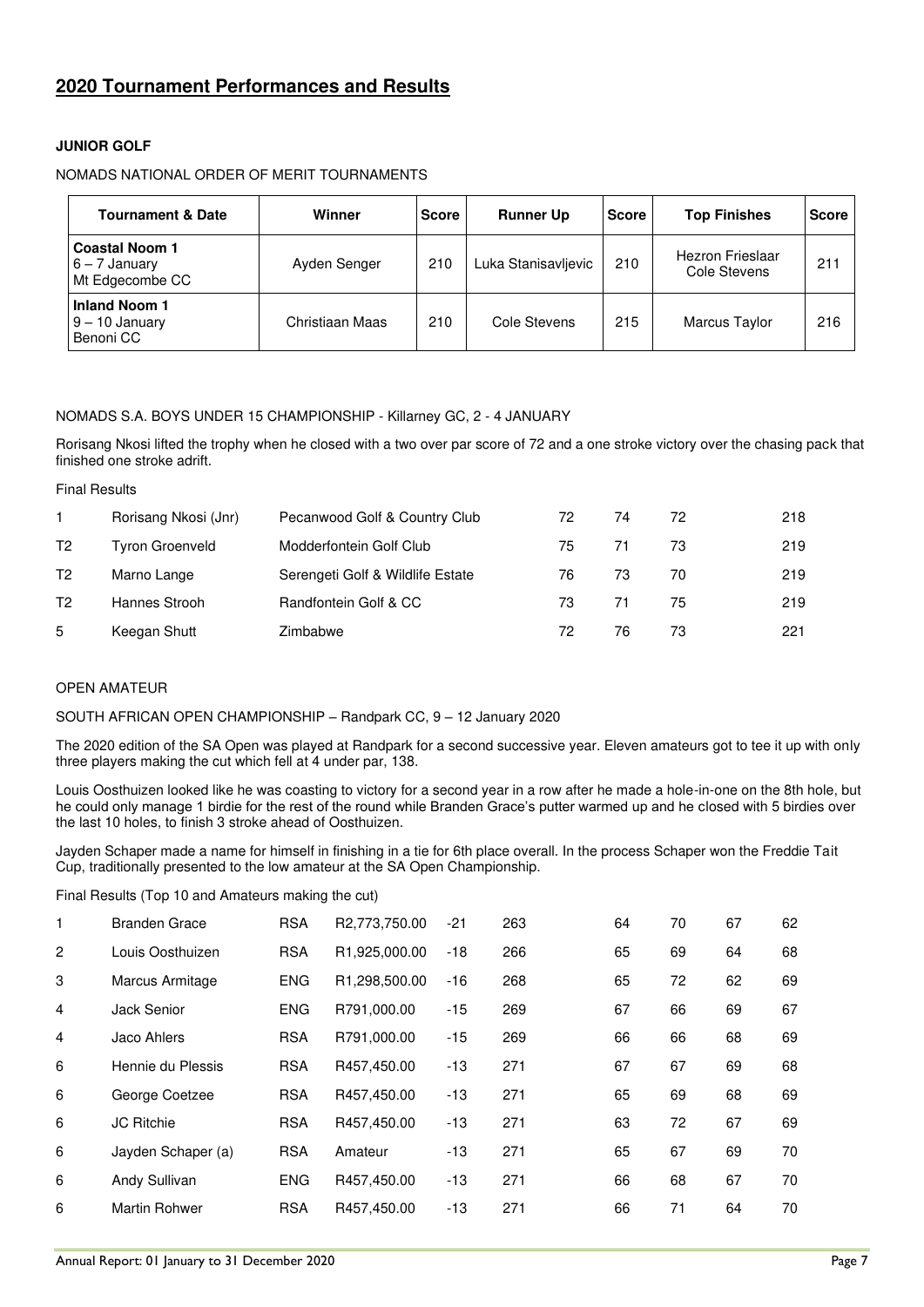| 36 | Casey Jarvis (a)                  | RSA Amateur | -7 277 |     |     | 68 70 72 | - 67 |
|----|-----------------------------------|-------------|--------|-----|-----|----------|------|
| 76 | Christo Lamprecht (a) BSA Amateur |             |        | 292 | -70 | 68 77    | 77   |

## AFRICAN AMATEUR STROKE PLAY & TEAMS CHAMPIONSHIPS – Leopard Creek CC, 3 – 6 February 2020

Martin Vorster became the 2020 African Amateur Champion after an exciting 3-hole playoff with Englishman, Olly Huggins. In the playoff, the players played the 18th hole twice, both times halving the hole in adventurous ways. An hour lightening delay then ensued before the playoff could continue, up the 1st hole, where a par was sufficient for Vorster to be declared the champion.

## Individual Results

| 1              | Martin Vorster        | Pinnacle Point Golf Club | 70 | 67 | 76 | 71 | 284 |
|----------------|-----------------------|--------------------------|----|----|----|----|-----|
| 2              | Olly Huggins          | Frilford                 | 76 | 69 | 72 | 67 | 284 |
| 3              | Ryan van Velzen       | Benoni Country Club      | 64 | 66 | 83 | 72 | 285 |
| T <sub>4</sub> | Joseph Long           | Lansdowne GC             | 74 | 68 | 81 | 66 | 289 |
| T <sub>4</sub> | Jordan Duminy         | Pinnacle Point Golf Club | 69 | 74 | 74 | 72 | 289 |
| T <sub>6</sub> | James Sugrue          | Mallow                   | 69 | 68 | 78 | 76 | 291 |
| T6             | Caolan Rafferty       | Dundalk golf club        | 74 | 72 | 71 | 74 | 291 |
| 8              | Haider Hussain        | Kendleshire              | 70 | 71 | 77 | 74 | 292 |
| T9             | <b>Yurav Premlall</b> | Glendower Golf Club      | 72 | 75 | 72 | 74 | 293 |
| T9             | Tom Mckibbin          | Holywood Golf Club       | 75 | 73 | 73 | 72 | 293 |

The team component was dominated by the South African teams that finished first and second (juniors). The SA Open Amateur team members were Martin Vorster, Sam Simpson, Kyle de Beer and Casey Jarvis while the Junior team was made up of Tyran Snyders, Jordan Duminy, Ryan van Velzen and Christiaan Maas

#### Team Results

| 1              | South Africa          | -8    |
|----------------|-----------------------|-------|
| 2              | South African Juniors | -3    |
| 3              | Ireland A             | $+4$  |
| 4              | England               | $+16$ |
| 5              | Sweden A              | $+20$ |
| T <sub>6</sub> | Ireland B             | $+23$ |
| T6             | Scotland              | $+23$ |
| 8              | France A              | $+30$ |
| 9              | Sweden                | $+42$ |
| 10             | France B              | $+44$ |
| 11             | India                 | $+73$ |
| 12             | Mauritius             | $+75$ |
| 13             | Zimbabwe              | +88   |
|                |                       |       |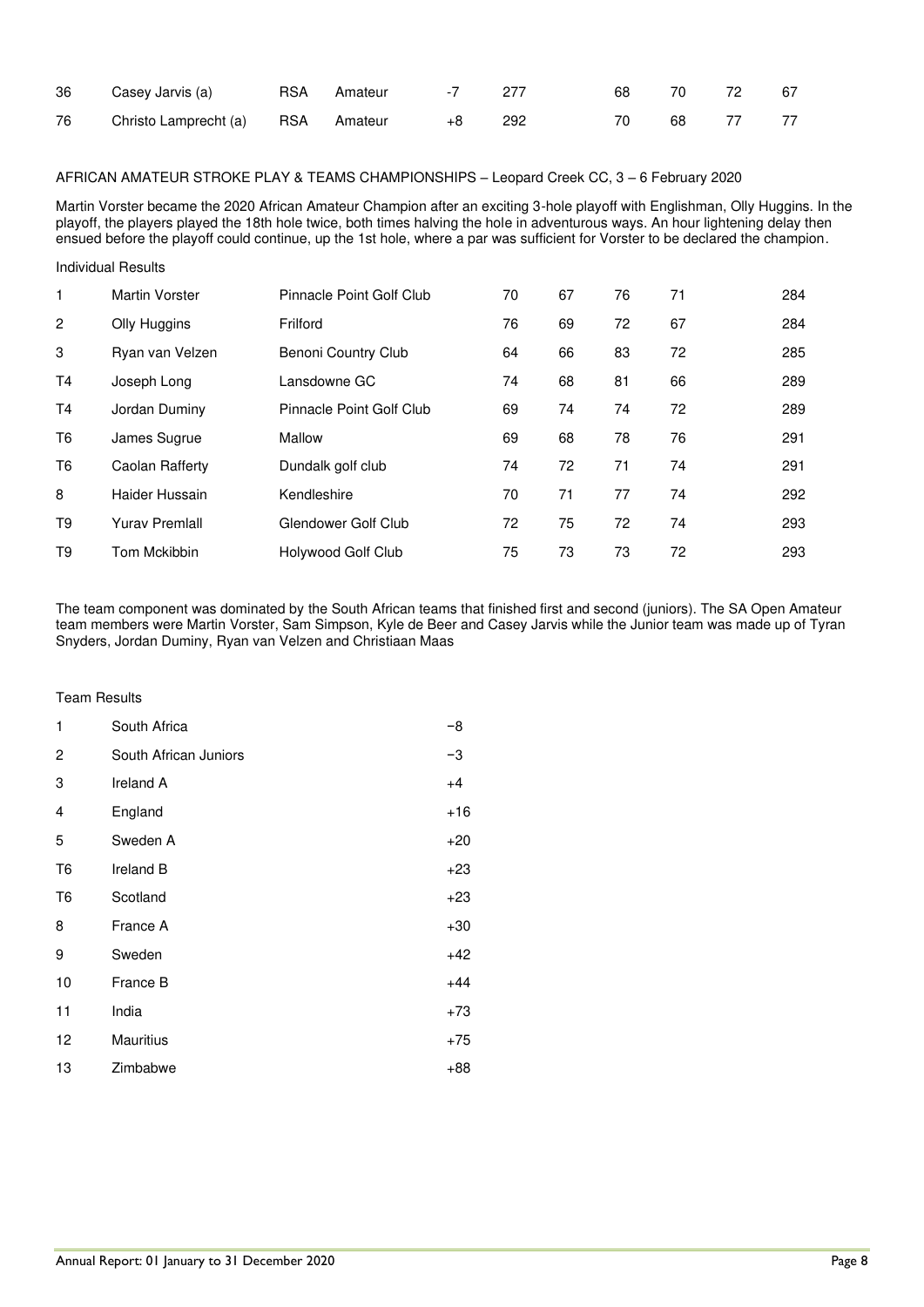## SOUTH AFRICAN STROKE PLAY CHAMPIONSHIP – Randpark CC, 10 – 13 February 2020

Casey Jarvis put on a master class in winning the championship by a 9-stroke margin. The 2019 Amateur Champion, James Sugrue finished in sole 6th place while Joseph Long, who would go on to win the 2020 Amateur Championship later in the year, finished with a host of players in a tie for 7th on 11 under par.

#### Final Results

| 1              | $-25$ | Casey Jarvis    | <b>State Mines Country Club</b>        | 66 | 65 | 67 | 65 | 263 |
|----------------|-------|-----------------|----------------------------------------|----|----|----|----|-----|
| $\overline{2}$ | $-16$ | Kyle de Beer    | Port Elizabeth Golf Club               | 67 | 71 | 67 | 67 | 272 |
| 3              | $-15$ | Caolan Rafferty | Dundalk golf club                      | 70 | 71 | 65 | 67 | 273 |
| Τ4             | $-13$ |                 | Kieron van Wyk Ruimsig Country Club    | 69 | 72 | 66 | 68 | 275 |
| <b>T4</b>      | $-13$ |                 | Keagan Thomas Pearl Valley Golf Estate | 70 | 69 | 68 | 68 | 275 |
| 6              | -12   | James Sugrue    | Mallow                                 | 70 | 66 | 72 | 68 | 276 |
| T7             | $-11$ | Tom Mckibbin    | Holywood Golf Club                     | 71 | 75 | 64 | 67 | 277 |
| T7             | $-11$ | Joseph Long     | Lansdowne GC                           | 72 | 70 | 67 | 68 | 277 |
| T7             | $-11$ | Rowan Lester    | Hermitage                              | 66 | 67 | 69 | 75 | 277 |
| T7             | $-11$ | Haider Hussain  | England                                | 65 | 71 | 72 | 69 | 277 |
| T7             | $-11$ | Amilkar Bhana   | Country Club Johannesburg              | 71 | 66 | 70 | 70 | 277 |

## AON SOUTH AFRICAN AMATEUR CHAMPIONSHIPS – Royal Johannesburg & Kensington GC, 16 – 21 February 2020

2020 saw the first time in South African golfing history that both the men's and women's championships were held at the same venue on the same dates. It made for a festival atmosphere and the week culminated with the finals of the match play and a breakfast, hosted by the championships' sponsor, Aon, for media, SA sport stars, and SA Golf stake holders.

## Proudfoot Trophy

Sam Simpson lifted the prestigious Proudfoot Trophy when he won the 36 holes qualifying stroke play, played over the West and East courses, on an incredible score of 12 under par, 131.

## Final Results

| 1              | Samuel Simpson      | <b>Bellville Golf Club</b>      | 65 | 66 | 131 |
|----------------|---------------------|---------------------------------|----|----|-----|
| T <sub>2</sub> | Casey Jarvis        | <b>State Mines Country Club</b> | 63 | 71 | 134 |
| T <sub>2</sub> | Christiaan Maas     | Pretoria Country Club           | 66 | 68 | 134 |
| T <sub>2</sub> | Joseph Long         | Lansdowne GC                    | 69 | 65 | 134 |
| T5             | James Biggs         | Diss GC                         | 65 | 71 | 136 |
| T5             | Darren Howie        | Peebles                         | 66 | 70 | 136 |
| T5             | <b>Sam Bairstow</b> | <b>Hallowes</b>                 | 67 | 69 | 136 |
| T5             | Connor Wilson       | Castle Park GC                  | 65 | 71 | 136 |

## Championship (Match Play)

Final

Casey Jarvis continued his rich vein of form as he romped home to a 7&6 victory in the 36-hole final. On the ladies' side Caitlin Macnab defeated Kyra van Kan 4&3 after trailing 2 down after the morning 18 holes. Caitlin Macnab also won the SA Stroke Play earlier in the week thereby completing the "double".

| Casey Jarvis | (State Mines CC) | defeated | James Wilson (Balmore, Sco)       | 7&6 |
|--------------|------------------|----------|-----------------------------------|-----|
| Semi-Final   |                  |          |                                   |     |
| James Wilson | (Balmore, Sco)   | defeated | Jake Bolton (Ogbourne Downs, Eng) | 3&2 |
| Casey Jarvis | (State Mines CC) | defeated | Joseph Long (Lansdowne GC, Eng)   | 2&1 |